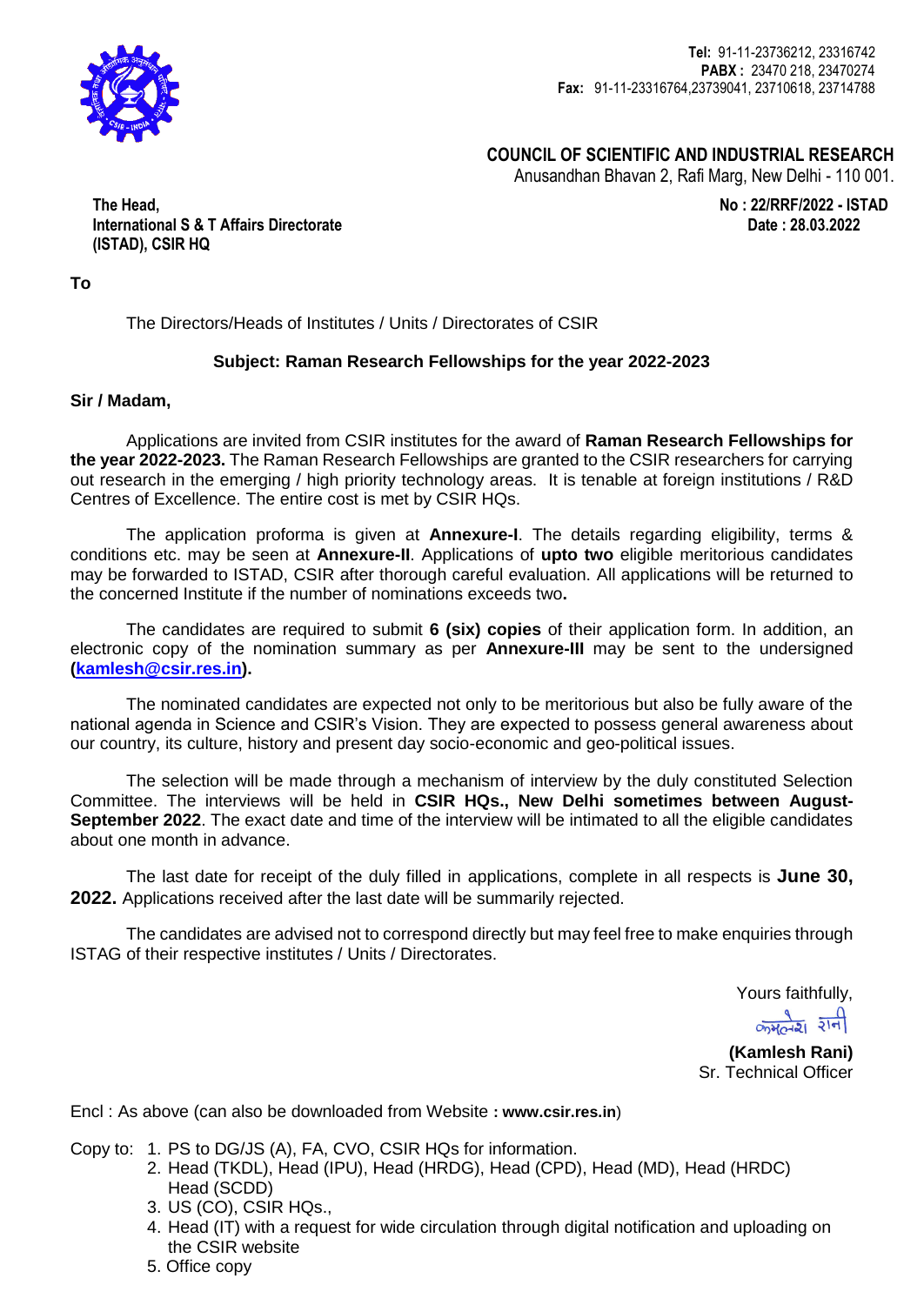## **Raman Research Fellowship Application form for FY 2022-2023**

(please type this information without exceeding the space limit)

| 1.              | Name                                                                       |            |                |
|-----------------|----------------------------------------------------------------------------|------------|----------------|
| 2.              | Designation                                                                |            |                |
| 3.              | Lab / Instt                                                                |            |                |
| $\mathcal{A}$ . | Area of research                                                           |            |                |
| 5.              | Date of Birth and Age<br>(Age not exceeding 45 yrs.<br>as on June 30, 2022 | <b>DoB</b> | Age:<br>v<br>М |
| 6.              | Date of joining CSIR with<br>Designation                                   |            |                |

### 7. Qualifications

| <b>Degree</b> | <b>Board / Univ</b> | <b>Division</b> | <b>Subjects</b> | Year |
|---------------|---------------------|-----------------|-----------------|------|
|               |                     |                 |                 |      |
|               |                     |                 |                 |      |
|               |                     |                 |                 |      |
|               |                     |                 |                 |      |
|               |                     |                 |                 |      |

| 8 Whether belonging to | <b>SC</b> | Dthers |
|------------------------|-----------|--------|
| SC/ST/OBC              |           |        |
|                        |           |        |

## 9. Knowledge of foreign languages

| Language | Can Speak | Can Read | Can Write |
|----------|-----------|----------|-----------|
|          |           |          |           |
|          |           |          |           |
|          |           |          |           |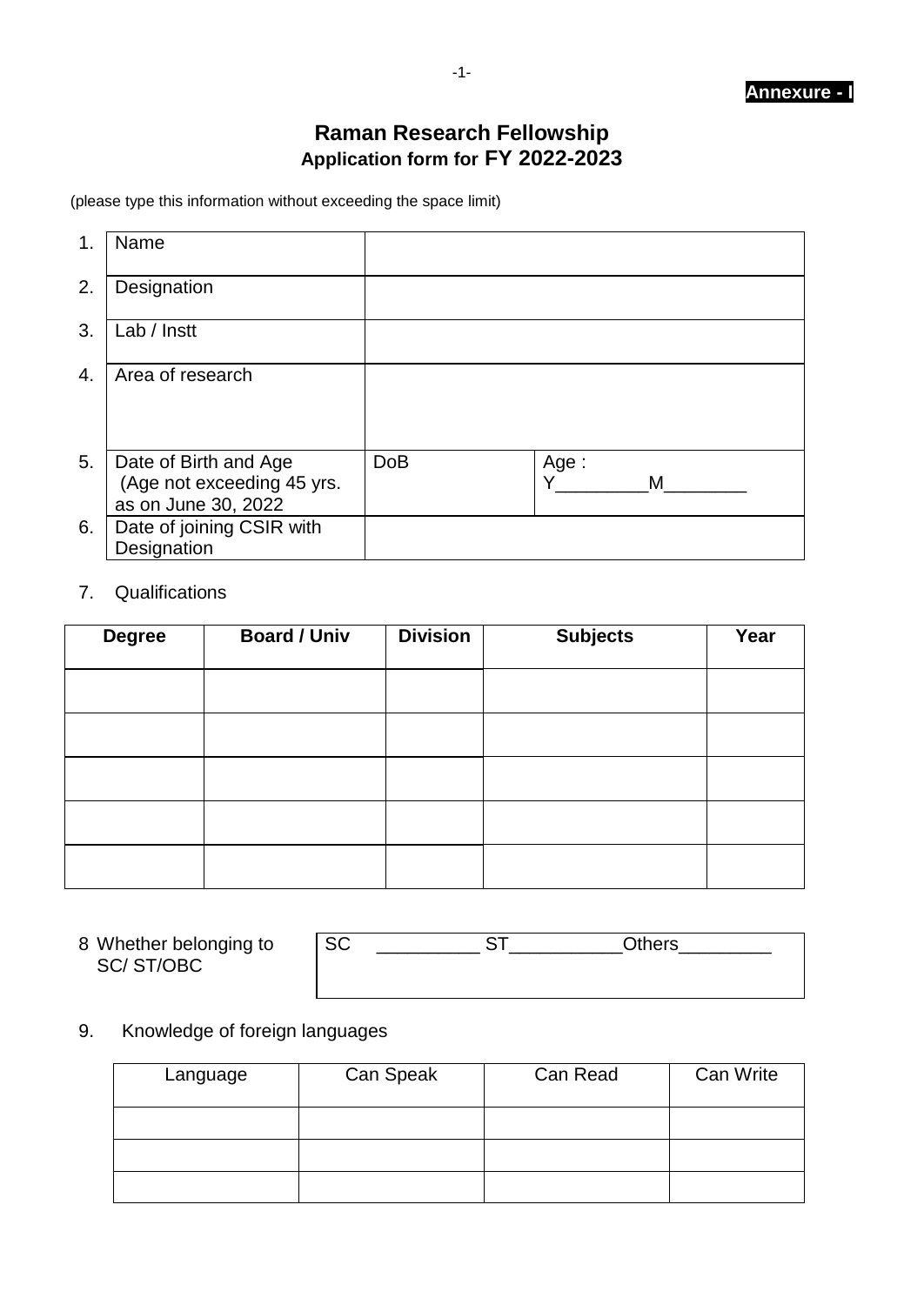## 10. Experience

|               | Position held                                                                                                                                      |                 | Duration |                      | Nature of work |
|---------------|----------------------------------------------------------------------------------------------------------------------------------------------------|-----------------|----------|----------------------|----------------|
|               |                                                                                                                                                    | From            | To       |                      |                |
| a)            |                                                                                                                                                    |                 |          |                      |                |
| b)            |                                                                                                                                                    |                 |          |                      |                |
| $\mathbf{c})$ |                                                                                                                                                    |                 |          |                      |                |
| d)            |                                                                                                                                                    |                 |          |                      |                |
| e)            |                                                                                                                                                    |                 |          |                      |                |
| f)            |                                                                                                                                                    |                 |          |                      |                |
| 11.           | <b>Number of Publications</b><br>(Enclose list, and indicate impact<br>factor of Journals. Reprints may be<br>enclosed with the original set only) | National        |          | International        |                |
| 12.           | Number of Patents & Books, if<br>any (Enclose list).                                                                                               | <b>National</b> |          | International        |                |
| 13.           | Awards & recognition                                                                                                                               | <b>National</b> |          | <b>International</b> |                |

# 14. **Research, Development and Innovation Output of the Candidate**

| Category                                                                                                                                                                                                              | In the last 5 years |     |             |     |             |     |             | <b>Commitments for</b><br><b>Monitoring Purpose</b> |                |     |         |                                  |
|-----------------------------------------------------------------------------------------------------------------------------------------------------------------------------------------------------------------------|---------------------|-----|-------------|-----|-------------|-----|-------------|-----------------------------------------------------|----------------|-----|---------|----------------------------------|
|                                                                                                                                                                                                                       | 2017-<br>18         | Rol | 2018-<br>19 | Rol | 2019-<br>20 | Rol | 2020-<br>21 | Rol                                                 | $2021 -$<br>22 | Rol | 2022-23 | Rol<br>(Return on<br>Investment) |
| A. Details of<br><b>Technologies</b><br>and Products<br>/ Services<br>(please provide<br>numbers and<br>positioning)<br>Developed<br>٠<br>Licensed<br>Commercialized<br><b>New</b><br>٠<br>entrepreneurs<br>developed |                     |     |             |     |             |     |             |                                                     |                |     |         |                                  |
| License fee<br>$\bullet$<br>received<br><b>Royalty</b><br>٠<br>received                                                                                                                                               |                     |     |             |     |             |     |             |                                                     |                |     |         |                                  |
| <b>Licensing of</b><br>$\bullet$<br><b>Patents</b><br>- National<br>- International                                                                                                                                   |                     |     |             |     |             |     |             |                                                     |                |     |         |                                  |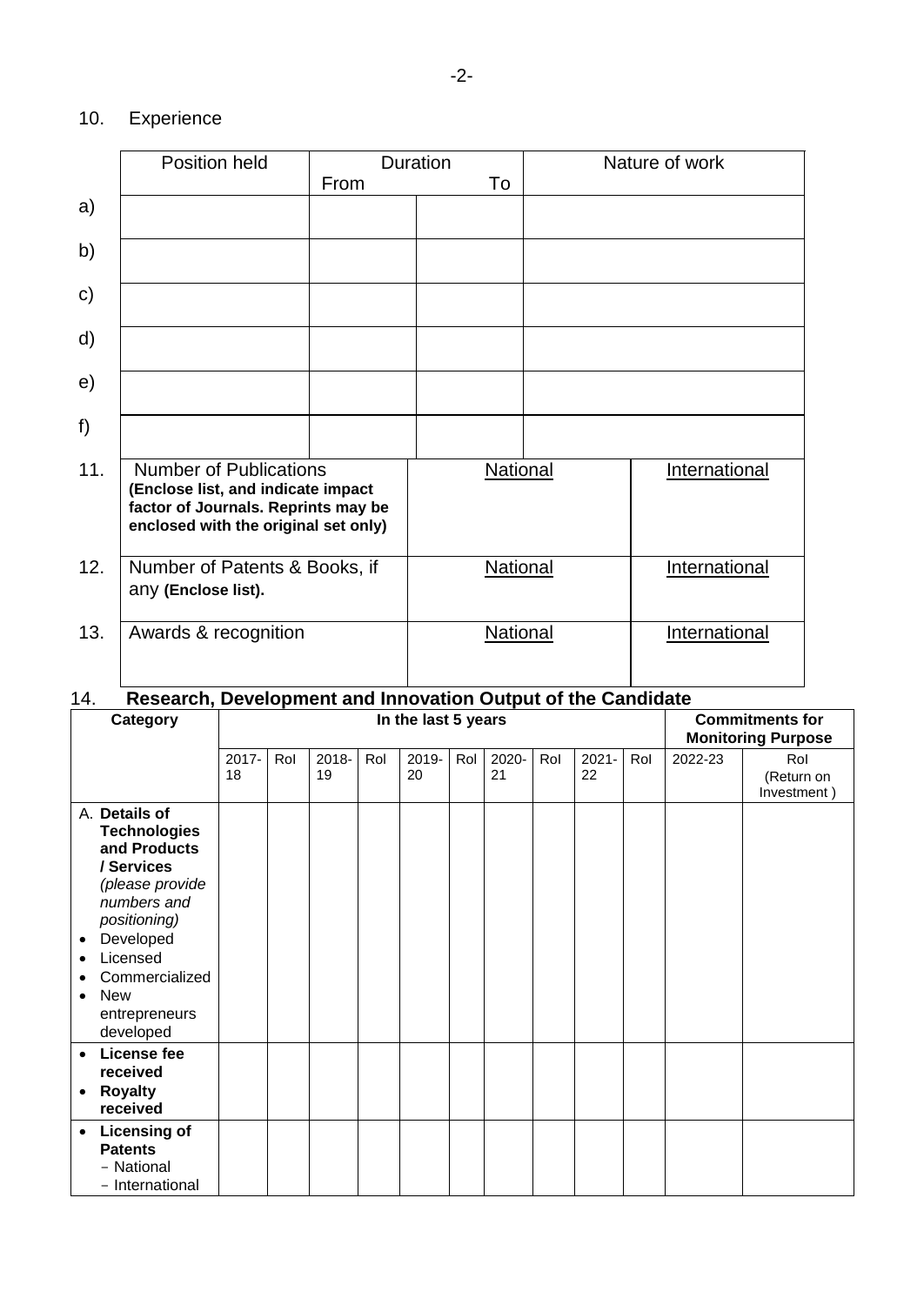| <b>B. Skill</b> | <b>Development</b>                                                               |  |  |  |  |  |  |  |                                           |  |  |
|-----------------|----------------------------------------------------------------------------------|--|--|--|--|--|--|--|-------------------------------------------|--|--|
|                 | Areas covered                                                                    |  |  |  |  |  |  |  |                                           |  |  |
|                 | No. of people                                                                    |  |  |  |  |  |  |  |                                           |  |  |
| C. Socio-       | economic                                                                         |  |  |  |  |  |  |  |                                           |  |  |
|                 | <b>Interventions</b>                                                             |  |  |  |  |  |  |  |                                           |  |  |
| $\bullet$       | No. of                                                                           |  |  |  |  |  |  |  |                                           |  |  |
|                 | technologies                                                                     |  |  |  |  |  |  |  |                                           |  |  |
|                 | deployed<br>Extension                                                            |  |  |  |  |  |  |  |                                           |  |  |
|                 | activities                                                                       |  |  |  |  |  |  |  |                                           |  |  |
|                 |                                                                                  |  |  |  |  |  |  |  |                                           |  |  |
| 15.             | Major achievements/contribution                                                  |  |  |  |  |  |  |  |                                           |  |  |
|                 | of international level in the                                                    |  |  |  |  |  |  |  |                                           |  |  |
|                 | proposed area of research.                                                       |  |  |  |  |  |  |  |                                           |  |  |
|                 |                                                                                  |  |  |  |  |  |  |  |                                           |  |  |
|                 |                                                                                  |  |  |  |  |  |  |  |                                           |  |  |
| 16.             | Name of the host Professor /                                                     |  |  |  |  |  |  |  |                                           |  |  |
|                 | Guide and full address of the                                                    |  |  |  |  |  |  |  |                                           |  |  |
|                 | Foreign Instt / Univ / R&D lab.<br>(enclose the acceptance letter of             |  |  |  |  |  |  |  |                                           |  |  |
|                 | host institute).                                                                 |  |  |  |  |  |  |  |                                           |  |  |
|                 |                                                                                  |  |  |  |  |  |  |  |                                           |  |  |
| 17.             | Research accomplishments of                                                      |  |  |  |  |  |  |  |                                           |  |  |
|                 | the host.                                                                        |  |  |  |  |  |  |  |                                           |  |  |
| 18.             | Major research facilities at the                                                 |  |  |  |  |  |  |  |                                           |  |  |
|                 | host laboratory / institute                                                      |  |  |  |  |  |  |  |                                           |  |  |
| 19.             | Prior linkages / cooperation with                                                |  |  |  |  |  |  |  |                                           |  |  |
| 20.             | the host                                                                         |  |  |  |  |  |  |  |                                           |  |  |
|                 | Reasons for selecting the<br>proposed host.                                      |  |  |  |  |  |  |  |                                           |  |  |
|                 |                                                                                  |  |  |  |  |  |  |  |                                           |  |  |
| 21.             | Title of the research proposal to                                                |  |  |  |  |  |  |  |                                           |  |  |
|                 | be carried out abroad.                                                           |  |  |  |  |  |  |  |                                           |  |  |
|                 |                                                                                  |  |  |  |  |  |  |  |                                           |  |  |
| 22.             | Detailed description of the research work to be carried out abroad.              |  |  |  |  |  |  |  |                                           |  |  |
|                 |                                                                                  |  |  |  |  |  |  |  |                                           |  |  |
|                 |                                                                                  |  |  |  |  |  |  |  | (Please enclose this in a separate sheet) |  |  |
|                 |                                                                                  |  |  |  |  |  |  |  |                                           |  |  |
| 23.             | Please give one page write-up on the novelty of the research topic.              |  |  |  |  |  |  |  |                                           |  |  |
|                 |                                                                                  |  |  |  |  |  |  |  |                                           |  |  |
|                 |                                                                                  |  |  |  |  |  |  |  |                                           |  |  |
| 24.             | Linkage of the proposed work with FTT / Mission mode projects / NIMITLI projects |  |  |  |  |  |  |  |                                           |  |  |
|                 | / major programmes of Institute                                                  |  |  |  |  |  |  |  |                                           |  |  |
|                 |                                                                                  |  |  |  |  |  |  |  |                                           |  |  |
|                 |                                                                                  |  |  |  |  |  |  |  |                                           |  |  |
|                 |                                                                                  |  |  |  |  |  |  |  |                                           |  |  |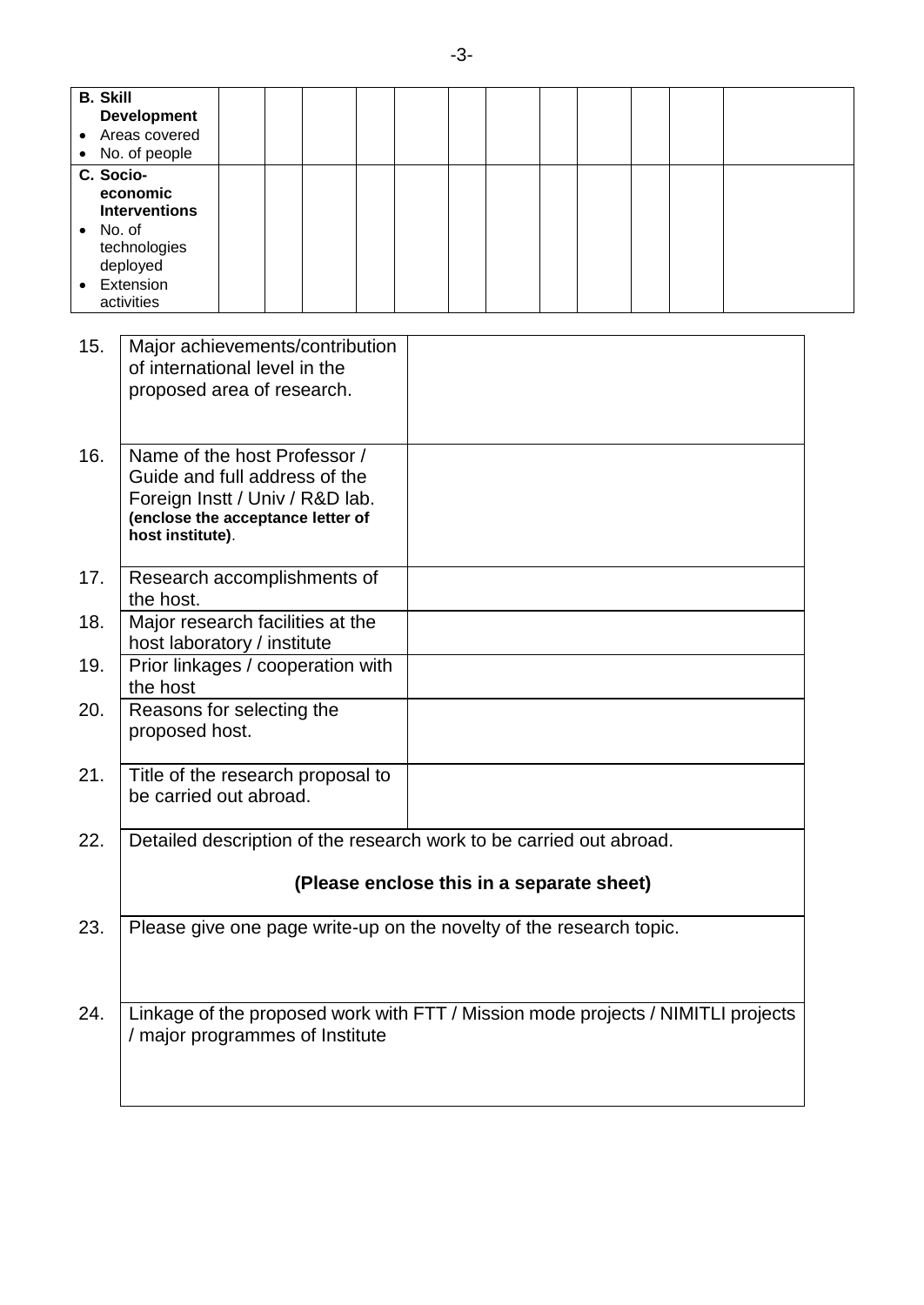| 25. | Does the proposed research work involve IPR issues. If yes, has the host institute<br>agreed to share the same with CSIR? (Please follow CSIR guidelines at Annexure<br>IV for discussing the issue with the host institute) |  |  |  |  |  |  |  |  |  |
|-----|------------------------------------------------------------------------------------------------------------------------------------------------------------------------------------------------------------------------------|--|--|--|--|--|--|--|--|--|
| 26. | Could the proposed work be carried out within India at CSIR/non CSIR S&T<br>institutions? Justification for need to conduct it in the proposed foreign institution.<br>(please enclose separate sheet, if necessary)         |  |  |  |  |  |  |  |  |  |
| 27. | Minimum period required for<br>conducting proposed research.<br>$(2 - 6$ months)                                                                                                                                             |  |  |  |  |  |  |  |  |  |
| 28. | of<br>Relevance<br>proposed<br>research with the activities /<br>programmes of Lab/CSIR.                                                                                                                                     |  |  |  |  |  |  |  |  |  |
| 29. | Nature of expected output from<br>the proposed study and its likely<br>uses.                                                                                                                                                 |  |  |  |  |  |  |  |  |  |
| 30. | What benefits will accrue to<br><b>CSIR</b><br>by<br>conducting<br>this<br>research work.                                                                                                                                    |  |  |  |  |  |  |  |  |  |
| 31. | Commercialisation prospects of<br>the proposed research work.                                                                                                                                                                |  |  |  |  |  |  |  |  |  |
| 32. | Previous visits abroad during<br>last 3 years.                                                                                                                                                                               |  |  |  |  |  |  |  |  |  |
| 33. | Any other relevant information<br>You may feel necessary to give.                                                                                                                                                            |  |  |  |  |  |  |  |  |  |

## **Signature of the Candidate**

**Date:**

**Place:**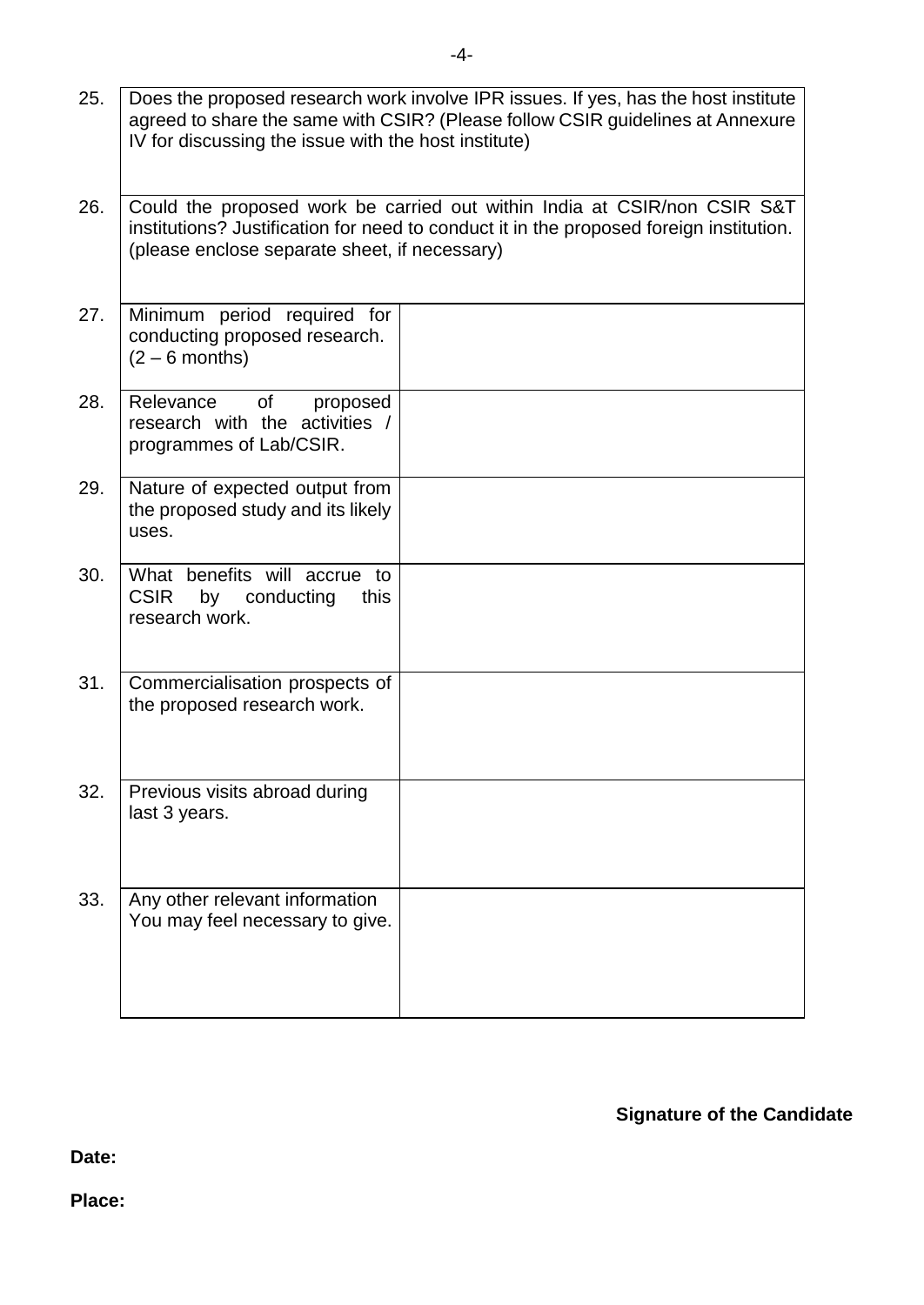#### 31. **Recommendations of the Director of the Lab/Instt:**

- (a) Comments of the Director on the information given above by the applicant.
- (b) Remarks of the Director on the potential and credentials of the applicant.
- (c) Field of proposed study and its relation to the Lab's priorities, particularly with regard to the FTT / Mission mode projects / NIMITLI projects / major programmes of Institute.
- (d) Remarks on chosen place of work, special features of the concerned Lab.

Scientific and economic implication of

- (e) the proposed work during the Fellowship (both on Indian as well as global scene). Nature of expected output from the proposed study.
	- strategic information
	- new technique, process, technology, products with patent
	- novel knowledge / publications

(f) Commercialisation prospect and likely users of the proposed research in the industrial sectors.

(g) List of scientific peers, who can appreciate and comment on the scientific approach and overall utility of the proposed work.

**Signature of the Director with Stamp and Date**.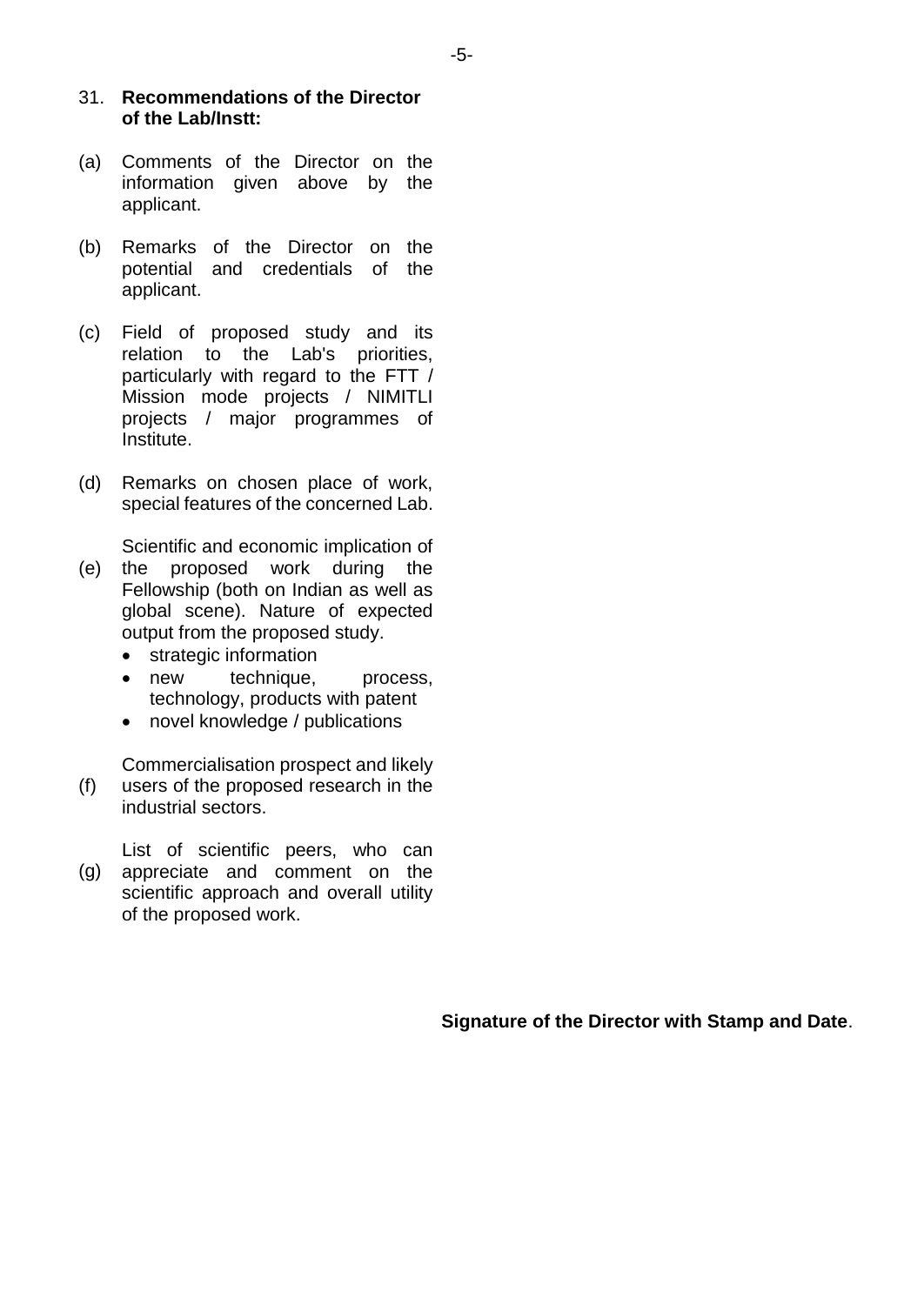#### **Salient Features of Raman Research Fellowship (RRF)**

- 1. Objective The Fellowship is granted to the CSIR Scientists for carrying out research in the emerging/high priority areas in reputed foreign institutions/R&D Centres of Excellence to enhance their R&D skills/capability. The Fellowship is tenable abroad at CSIR cost.
- 2. Eligibility Regular Scientists of CSIR with high academic qualifications (Post graduate in Engineering and PhD in Natural Science) and research experience, presently working in high priority areas, (FTT / Mission mode projects / NIMITLI projects / major programmes of Institute) who have completed minimum 5 years of service in CSIR on the last date for receipt of the applications. The applicant must have made commendable contribution to research / innovation in the proposed area, which should be of international level. **Fellowship should not be sought for training or to carry out tests, etc. using facilities in the host institute.** The RRF must be sought to further enhance the skills/capability and fill in technological gaps. The candidate should not be more than 45 year of age as on June 30, 2022
- 3. Fellowship tenure Two to Six Months (in one spell only)
- 4. Area **Applied research topics in the high priority technology areas of the** Laboratory/CSIR and also any specific area under Basic Science of relevance and immediate importance.
- 5. Terms During the Fellowship period the Scientist will be called **"Raman Research Fellow"**. The Fellow will be sent abroad on deputation terms.
- 6. Financial Terms International air fare to & fro by cheapest Economy class
	- Fellowship @ US \$ 2500/- per month
	- US\$1000/- lump sum towards contingency and preparatory expenses
	- US\$1000/- Supplementary grant for participation in Conferences/visiting institutions of excellence in country of placement
- 7. Mode of Selection Through interview by a duly constituted Selection Committee to be constituted by the DG CSIR. The candidate must furnish at the time of interview, letter of acceptance from the host-institution duly approved by the Director of the Institutes indicating the specific study work to be carried out abroad. The candidate can make Power point presentation (upto 5 slides) for 7 minutes, first four minutes for the present research activities and remaining 3 minutes for the proposed research work.
- 8. Bond The selected candidates shall execute a bond before proceeding abroad on Fellowship to serve the concerned Lab/Instt. for three years on his/her return.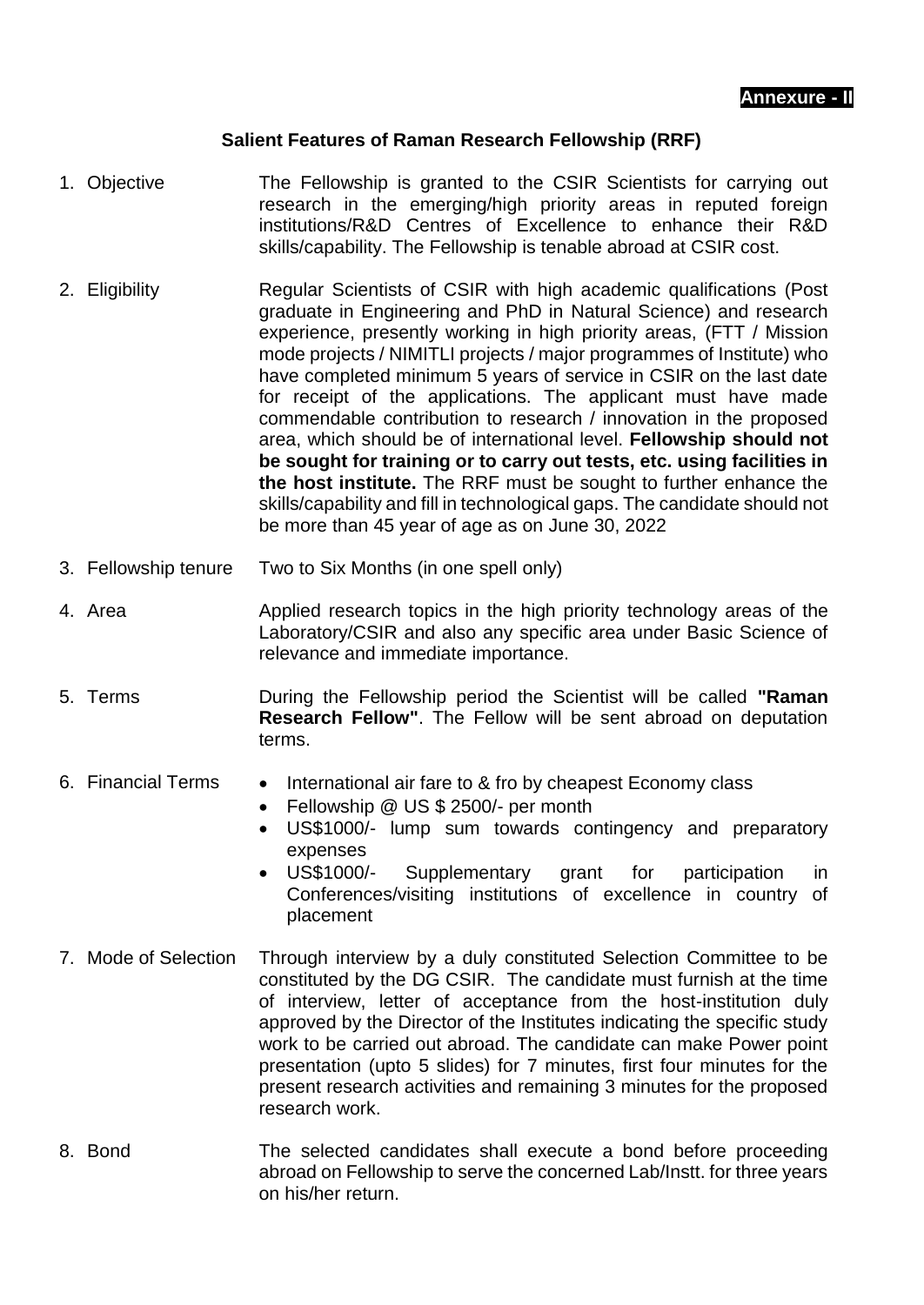#### **Terms and conditions governing "RAMAN RESEARCH FELLOWSHIP"**

- 1. The individual availing this Fellowship would be called 'Raman Research Fellow'.
- 2. The Fellowship will be for a period of **2 to 6** months on deputation terms. It is awarded for **research and training** in the specific areas of priority identified by the CSIR (FTT / Mission mode projects / NIMITLI projects / major programmes of Institute). The Fellow should not deviate his research topic during the tenure of the fellowship from the proposed subject of work and also should not change the place of work without prior written approval of CSIR.
- 3. Extension of fellowship beyond the period mentioned in para 2 above shall not be generally considered unless there are exceptional circumstances justifying such extension which could not be visualized at the time of submitting the final plan of work. Such a request should be received in CSIR from the Fellow through his/her guide and Director, at least one month before expiry of the sanctioned period, indicating specific recommendation of his/her host institute and the Director of the Laboratory and confirming that the fellow has been submitting the quarterly Progress Report regularly on schedule.
- 4. Rules governing payment of salary, leave, medical, gratuity, GPF, Pension, etc. of the Laboratory/Institute to which the Fellow belongs, would continue to be applicable during the fellowship period and shall be the liability of the Lab./Institute concerned.
- 5. He/She will be entitled to air passage in cheapest economy class both ways by Air-India only from his/her present place of duty to the place of training by the direct route. No other airlines can be used for this purpose except in sectors where Air-India does not operate. In sectors where Air-India does not operate, air passage should be got booked through Air-India, and will be limited to Air India fares.
- 6. The fellow will be entitled to fellowship in foreign exchange equivalent to US\$ 2500/- (US dollars Two thousand and five hundred only) per month in the country of study in the appropriate currency depending on the place of the training, subject to RBI regulations. In addition to this he/she will be provided a supplementary grant of US\$1000/- for participation in Conferences/visiting institutions of excellence in country of placement. He/She will also be entitled to US\$1000/- as lump sum contingency to cover expenses which may be directly related to his/her work. It will also cover the commission charged by the authorised Banks on the transfer of the foreign exchange to the Fellow's account in foreign country, visa fee, etc.
- 7. The Fellow would be required to get his medical insurance done from an appropriate Indian Insurance Company before proceeding abroad. The expenditure on the medical insurance will be borne by the Fellow out of the Contingency amount granted.
- 8. The Institution in which the fellow will work do not generally charge any fee. The Director of the Institute presumably must have ensured that no fee is payable in this case.
- 9. The Fellow is expected to take appropriate measures to protect the IPR likely to be generated during his/her stay at the host-institution.
- 10.The Fellow shall be required to execute a bond before proceeding on Fellowship to serve the concerned institute for **Three years** on return from fellowship.
- 11.If the Fellow does not return to India or gets job opportunities overseas on completion of the fellowship, the Institute will recover the entire expenditure from the fellow and remit it to the CSIR. In addition, the matter shall be taken up with host Institution and concerned Government through Indian mission abroad for suitable/legal action as deemed fit.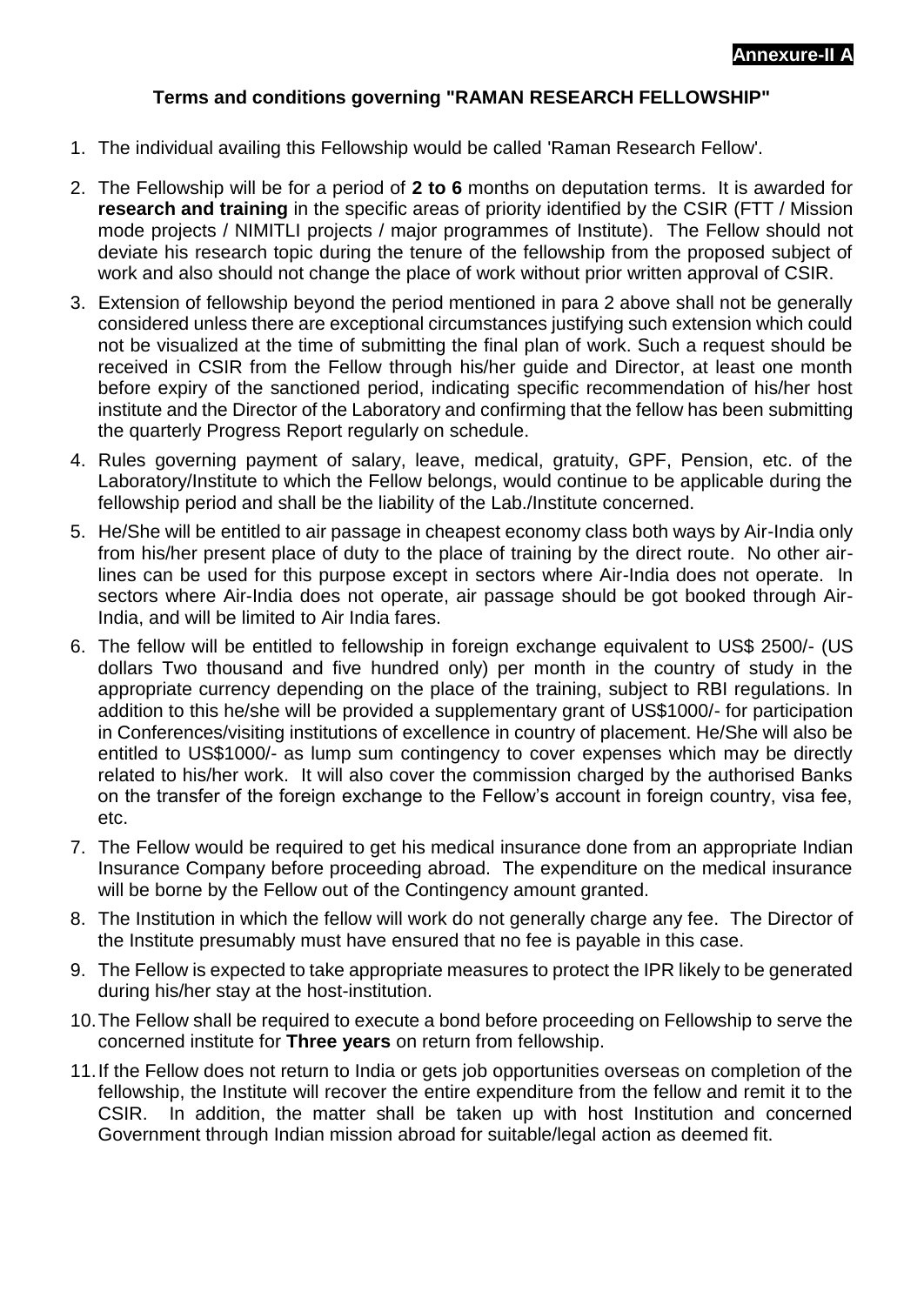- 12.The Fellow will devote his/her whole time on his/her chosen area of specialization during the tenure of his/her fellowship, and will not seek gainful employment elsewhere without the prior permission of CSIR.
- 13.The Fellow shall submit a quarterly Progress Report on his/her research activities overseas during the fellowship abroad within 15 days on expiry of each quarter and a detailed Final Report on his/her return from abroad within a fortnight. The quarterly Progress Report or on the Final Report, as the case may be, will be forwarded to CSIR immediately alongwith `Critical Appraisal' of the same by the Director of the Institute.
- 14.The institute shall also send alongwith the Final Report, a statement of expenditure, duly certified by the F&AO of the laboratory indicating inter-alia, the name of the fellow, position held in Instt., period of fellowship, name of foreign Institute where fellowship was availed, Title of research, details of travel expenses to & fro, Fellowship and Contingency expenses (in foreign currency as well as Indian Rupees), salary paid in India and any other payment made to him/her.
- 15.The fellowship should commence within the same financial year in which it is awarded i.e. April 1, 2022 to March 31, 2023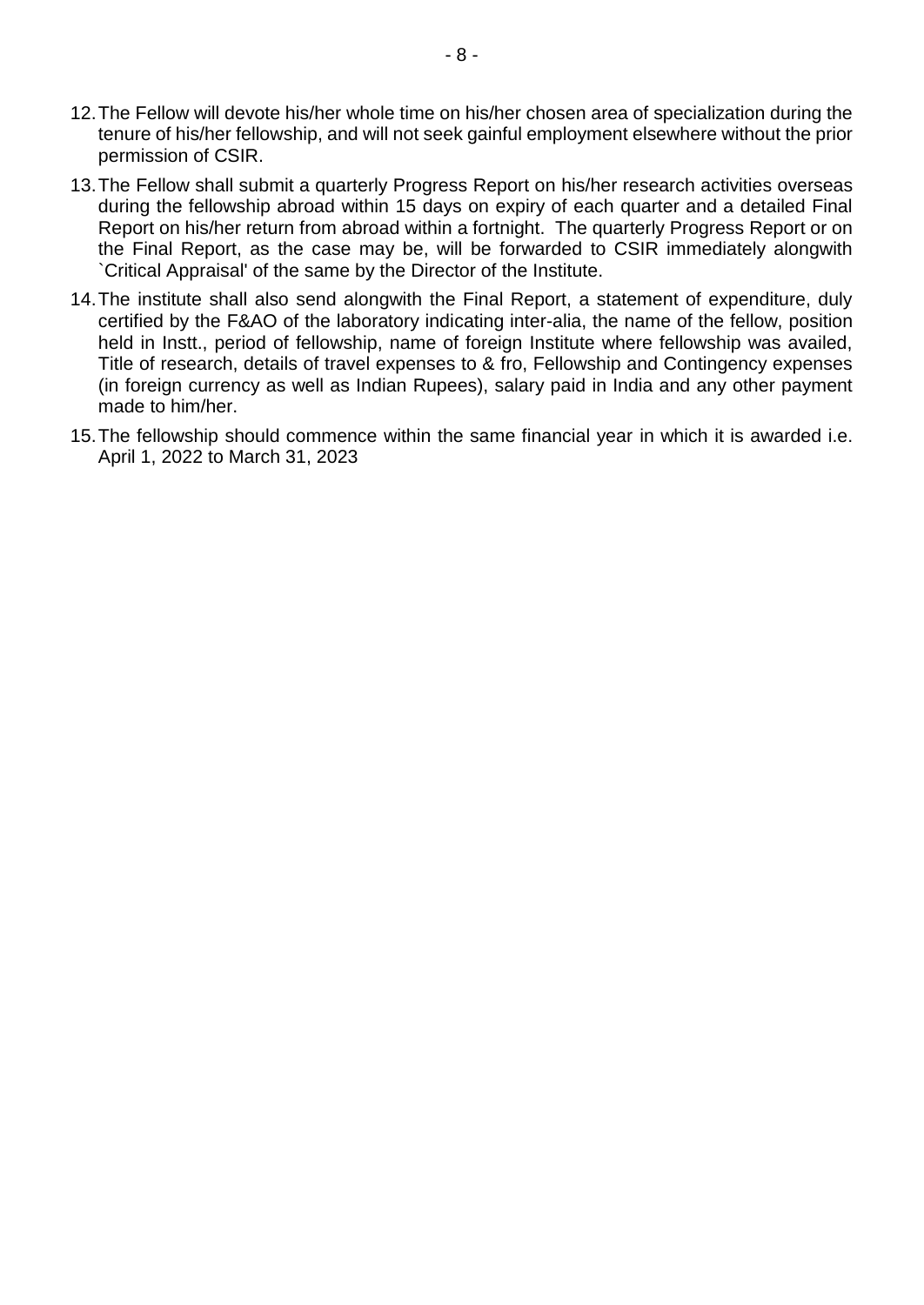

# **Raman Research Fellowships (RRF) for 2022-2023**

| Area Research<br><b>Topic</b> | Name and<br><b>Designation</b> | Institute | Age (Yrs)<br>as on<br><b>June 30,</b><br>2022 | <b>Qualification &amp;</b><br>Res.<br><b>Experience</b>              | <b>Min. Period</b><br><b>Required</b><br>$(2-6)$<br>months) | <b>Remarks</b>                                                                                                                                                                                           |
|-------------------------------|--------------------------------|-----------|-----------------------------------------------|----------------------------------------------------------------------|-------------------------------------------------------------|----------------------------------------------------------------------------------------------------------------------------------------------------------------------------------------------------------|
|                               |                                |           |                                               | Degree<br>(Highest):                                                 |                                                             | • Invitation enclosed from<br>---;                                                                                                                                                                       |
|                               |                                |           |                                               | Institute/ Univ.:                                                    |                                                             | • Prestigious Awards/<br>recognitions:                                                                                                                                                                   |
|                               |                                |           |                                               | Subject:                                                             |                                                             | • Publications in peer<br>reviewed Journals:                                                                                                                                                             |
|                               |                                |           |                                               | Year:                                                                |                                                             | National ---;<br>International----;                                                                                                                                                                      |
|                               |                                |           |                                               | No. of year of<br>Res. Experience<br>(including<br>Ph.D.<br>period): |                                                             | • Proceeding:<br>National ---;<br>International---;<br>• Presentation:<br>National---;<br>International---;<br>• Patent:<br>National ---;<br>International---;<br>• Last three years'<br>foreign visits: |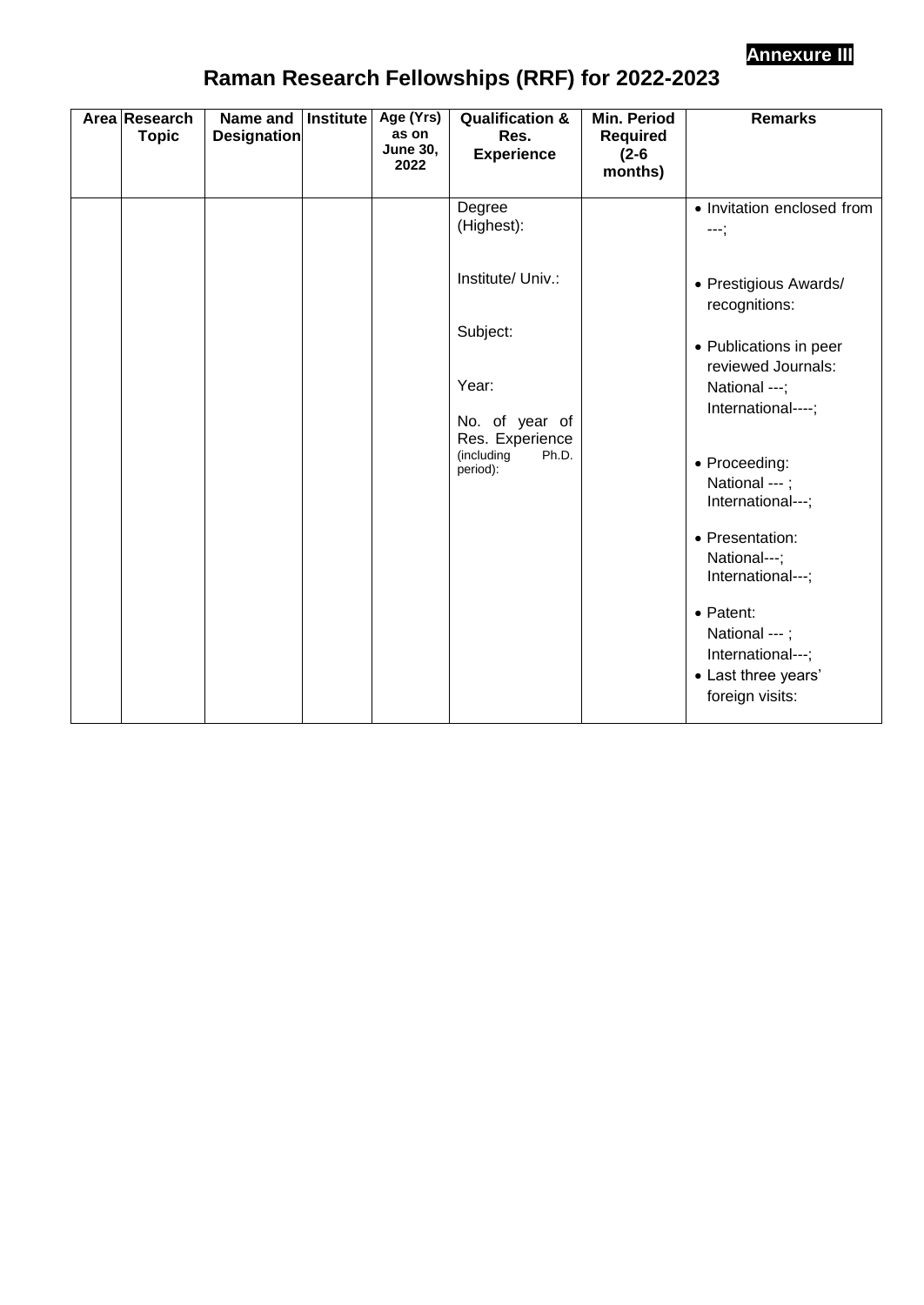#### **CSIR's IP Policy in regard to Raman Research Fellowship**

**1.** Those intending to apply for Raman Research Fellowship, need to apprise the host institution about CSIR's IP policy in regard to disclosure, protection and sharing of research results arising from R & D work done at the host institution.

#### **2. Expectations from the Host Institution:**

The host institution may support the Raman Research Fellow to publish and file application for patents for the research results arising from the R & D work done at the host institution.

#### **3. IP ownership:**

- **a)** R & D work carried out under the Raman Research Fellowship involves use of significant resources of CSIR and of partner institution by the researcher. In view of the collaborative support in the form of funding and use of resources as extended to Raman Research Fellowship, the ownership of IP shall normally vest jointly with both the institutions, and in case the ownership vests with the inventors, the rights are assigned to both the institutions.
- **b)** In case, either of the institutions is not willing to file any patent application for the research work done at their institution, the other institution should be permitted to protect such inventions in any territory at its cost, if it desires to do so.
- **c)** In case, the host institution files the patent application under this Scheme, it should do so jointly in the name of CSIR and the host institution. The cost involved in securing the IPRs should be shared equally between both the institutions.
- **d)** In situations, where a researcher carries a material to the host institution with the due approval of CSIR, or there is a situation where proposed research work at the host institution is the extension of the work already done in the parent/host organization, the IP rights must vest jointly in the host as well as parent institution on the work carried out jointly so long as each institution has at least one named co-inventor in the IPR.
- **e)** Normally, both the institutions shall have royalty free exclusive rights to further develop, sublicense and exploit the protected invention in their own countries for non-commercial research and educational purposes.
- **f)** Any ownership issue not covered above may be decided based on mutually agreed terms

#### **4. Patent filing in Third Countries:**

If any patent application is to be filed through a PCT route or directly in other foreign countries or through national phase filings, other than the corresponding patent application filed under the Raman Research Fellowship Scheme in the host country and in India, the expenditure may be borne equally by both the institutions.

#### **5. MTA:**

- [a] Necessary Material Transfer Agreements (MTA) must be signed between the host and parent institutions before a material is taken to or brought from the host institution and necessary requirements under the provisions of the IP and other relevant Act of the respective countries, if any, must be fulfilled.
- [b] In situations, where the researcher intends to carry a biological material to the host institution, necessary permissions / approvals must be obtained from the National Biodiversity Authority, Chennai.